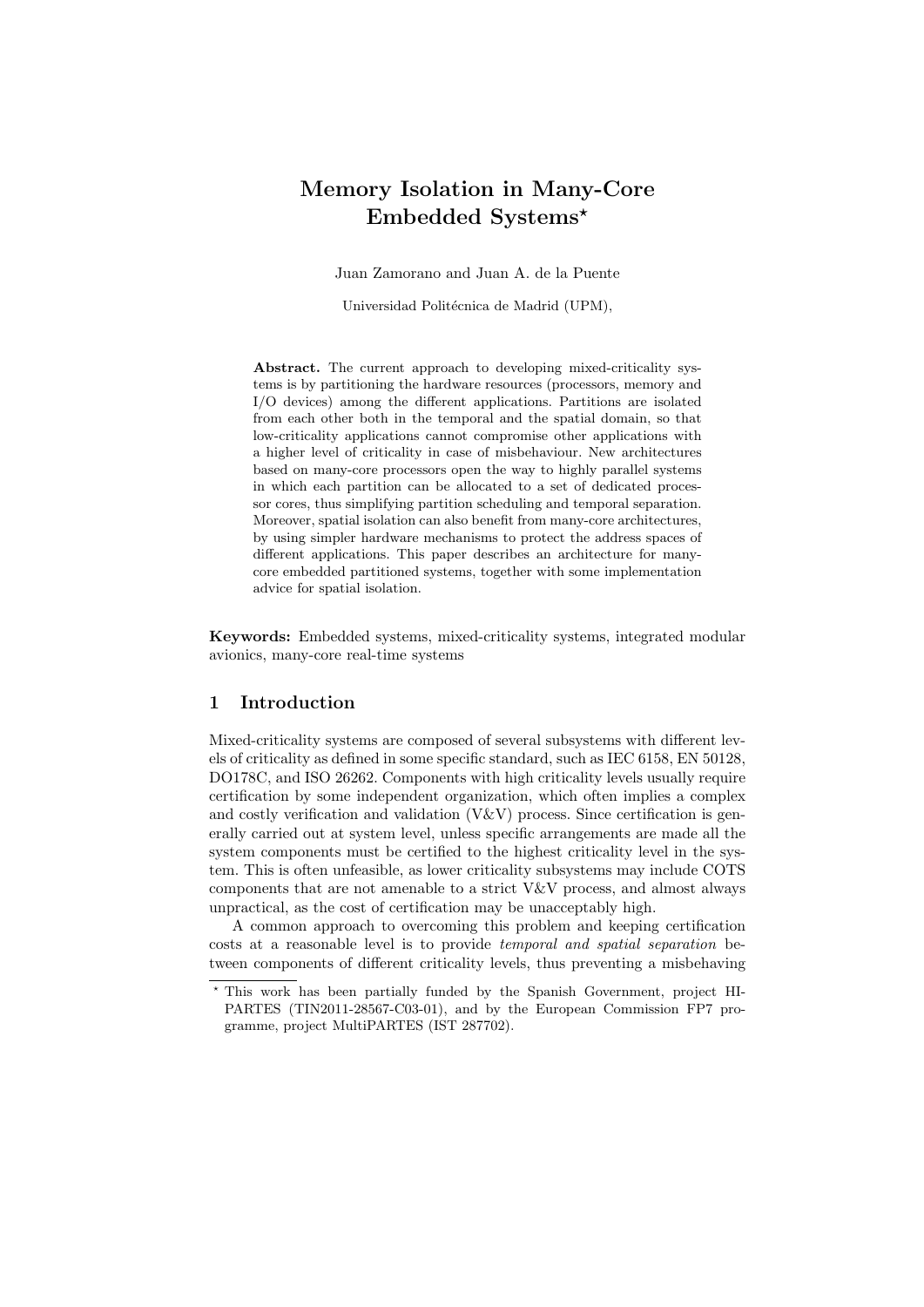low-criticality component from jeopardizing the temporal behaviour of highcriticality components or accessing their storage space. This enables independent certification of critical subsystems only.

Partitioned systems implement this concept by having a number of partitions running on a shared computer platform. Each partition hosts a different subsystem with a given criticality level. A separation kernel takes care of implementing and spatial separation by scheduling the execution of partitions in separate time frames and providing isolated memory spaces for them. A well-known example of partitioned architecture is defined in the ARINC 653 standard for Integrated Modular Avionics (IMA).

Virtualization provides a means to provide a number of virtual machines (VM) on a single hardware platform. Each virtual machine has a set of virtual resources that are mapped to the available physical resources. It is generally accepted that the best approach to virtualization in real-time embedded systems is based on the use of a hypervisor or virtual machine monitor [6] that divides the available physical resources into the different virtual machines. This technique can be used to implement partitioning, by making each virtual machine a separate partition, possibly with a different operating system depending on the criticality requirements of the subsystems, or applications, running on it (figure 1).



Fig. 1. Virtualization and partitions.

This approach is being used in the MultiPARTES<sup>1</sup> and HI-PARTES<sup>2</sup> projects to implement mixed-criticality embedded systems on multi-core platforms [7] based on the XtratuM,<sup>3</sup> open-source hypervisor  $[5, 3]$ . In this paper we analyse the implications of further extending partitioning to many-core platforms, and propose a new approach to spatial separation in this kind of systems. The approach is based on a previous development for mono-processor platforms [8]. Some complementary views on temporal separation in many-core systems were presented in a previous paper [9].

 $^{\rm 1}$  www.multipartes.eu

 $^2$  www.dit.upm.es/str/hi-partes

 $^3$  www.xtratum.org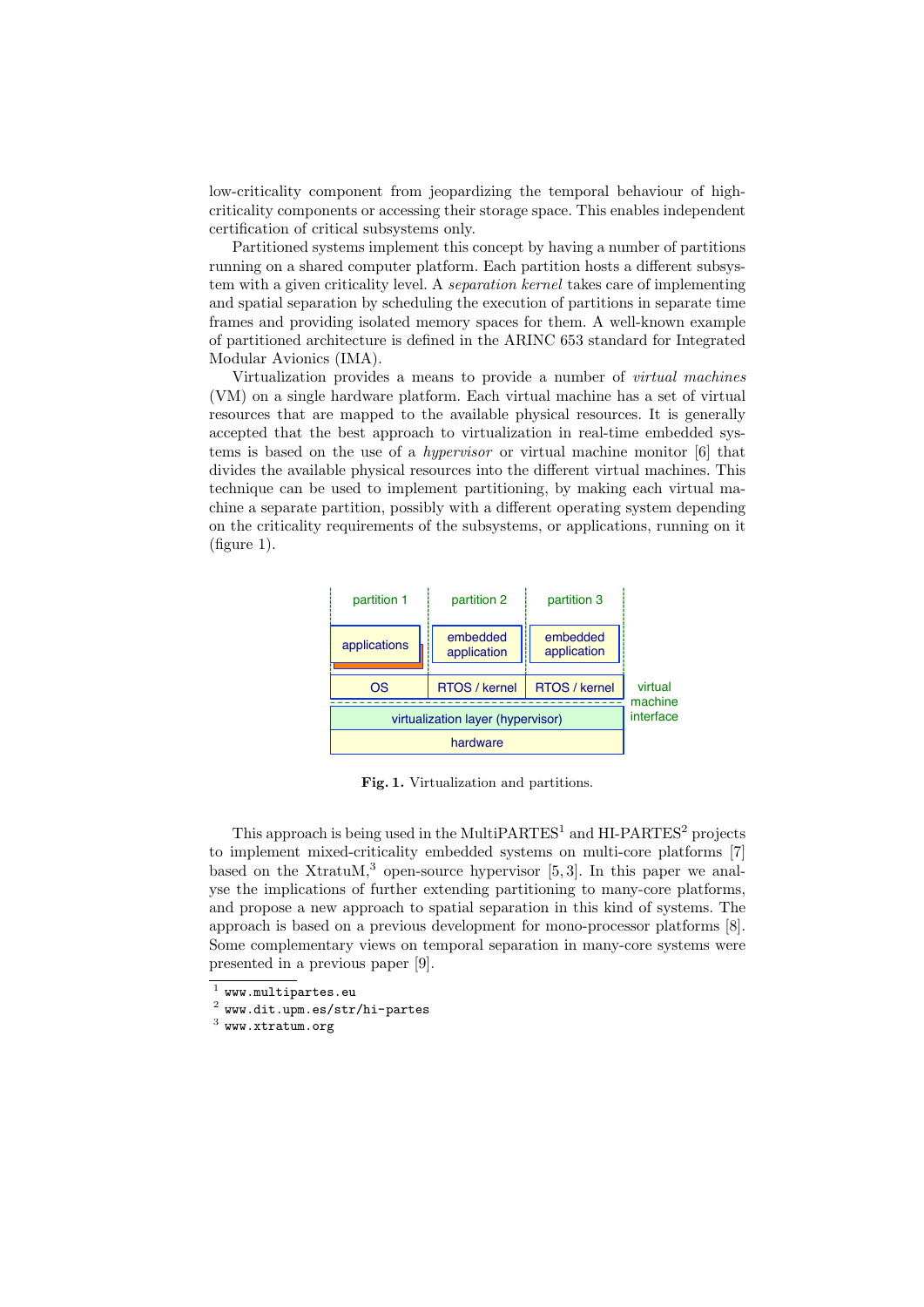The rest of the paper is organized as follows: current techniques for implementing spatial separation in partitioned systems are reviewed in section 2. An alternative approach using limited hardware support is presented in section 3, and then applied to many-core systems. Implementation issues are discussed in section 4. Finally, some conclusions and future work plans are described in section 5.

## 2 Spatial Isolation in Partitioned Systems

Current memory isolation techniques for partitioned systems are commonly based on using Memory Management Units (MMU), implemented in hardware, to prevent software running in a partition from reading or writing into address space allocated to other partitions. MMUs can provide sophisticated memory management schemes as they are designed to support complex paging and virtual memory in general-purpose operating systems. They provide address translation mechanisms to map the logical memory space of an application to the regions of physical memory that are allocated to it. Some parts of the logical address spaces may actually reside in secondary storage, but this feature is not commonly used in embedded real-time systems because it leads to a high degree on unpredictability in the execution time of real-time tasks. Therefore, in this kind of systems the logical address spaces of partitions are always mapped to physical main memory areas, and MMUs are used for allocation, protection and address translation.

A key element for MMUs are translation look-ahead buffers (TLBs), a set of fast registers that are used as caches for address translation, in order to avoid significant access time penalties in memory operations. Nevertheless, despite their utility for this purpose, TLBs have some drawbacks. First of all, they have a high level of power consumption [2]. Moreover, the possibility of TLB misses hinders the predictability of the system and introduces some overhead due to address translation and TLB flushes [1]. TLB flushes may be needed in every partition context switch if TLB entries are not tagged with the partition identification. This approach also requires the allocation of part of the partition physical memory to the page tables needed for translation and protection.

The MMU-based space isolation approach is depicted in figure 2. When the processor starts a read or write operation on a logical address in the logical space of the currently running partition, the MMU translates it to a physical address in the main memory. The TLB tag memory is accessed to find the corresponding physical address, if there is a hit then the access is validated. Otherwise, if there is a miss the page tables must be traversed resulting in a great time penalty, and the corresponding TLB entry must be updated. Finally, if the access is within the partition private memory and has the required permissions, the physical address is accessed. If not, the hypervisor processes an invalid access exception and takes proper measures to isolate and handle the failure.

The physical memory region assigned to a partition must contain the partition page tables that are needed for address translation and memory protection.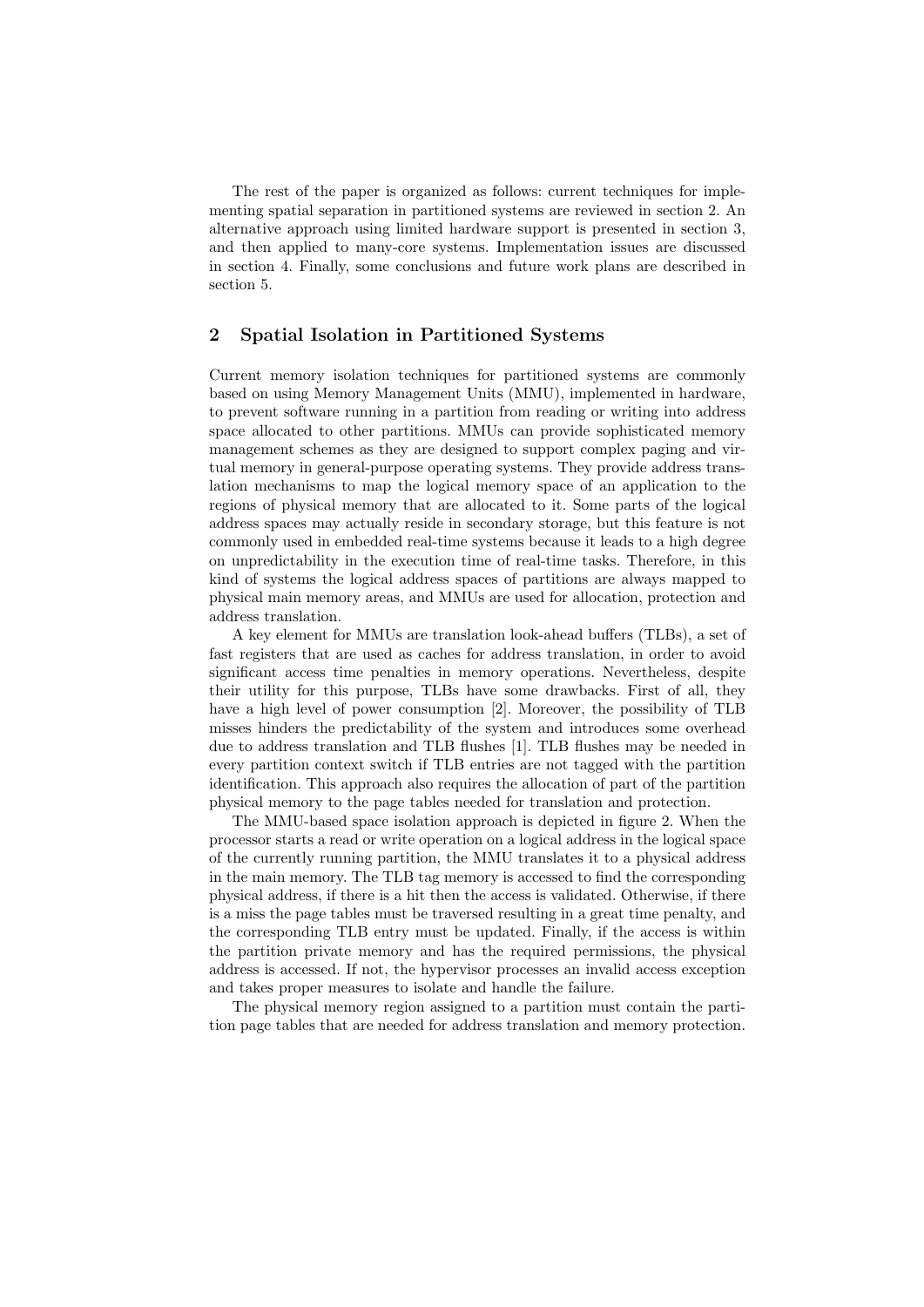## **Logical address spaces**

## **Physical memory**



Fig. 2. Memory isolation with memory management unit.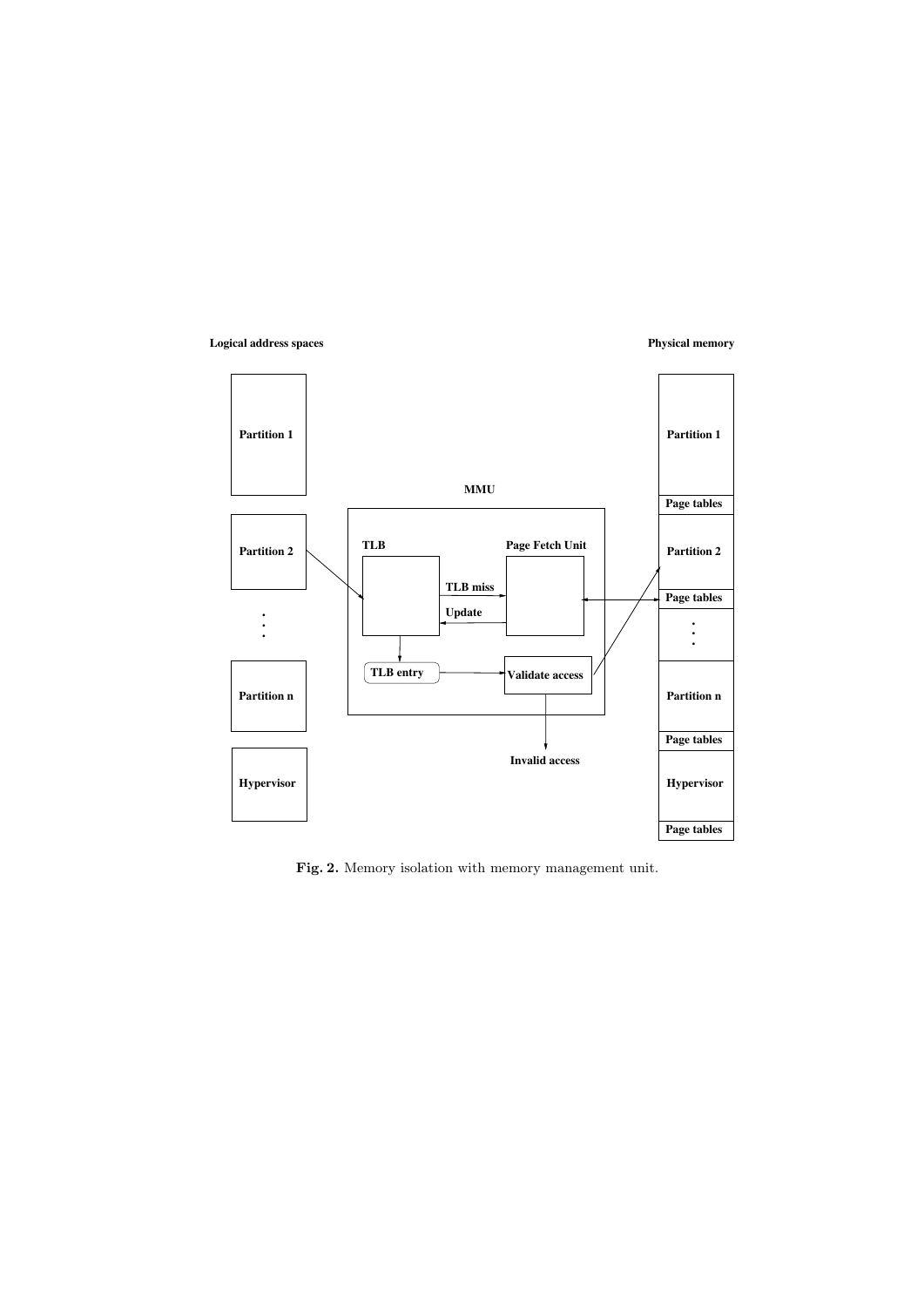The page tables have to reside in the physical memory of the partition because they have to be accessed by the page fetch unit to fill the TLB entries. Moreover, paging systems suffer internal fragmentation because the physical memory must be allocated in page size units. For these reasons, the actual amount of physical memory that has to be allocated to a partition is larger than the size of its logical address space, as some additional amount of the available physical memory is used to support this approach.

## 3 Protection-based spatial separation

#### 3.1 Memory protection

As above said, embedded systems usually have real-time constraints, and for this reason the whole logical address space of each partition is allocated in physical memory. Therefore, page faults can not occur, and this source of indeterminism is removed from the system. This makes a crucial difference between embedded and general-purpose systems for which MMUs were primarily developed.

This arrangement enables other strategies for memory isolation, such as compiling each partition as a separate program that is linked separately for a predefined region of physical memory, as usual in embedded system development. A second linker then links all the executable files in the same logical address space into a single file that fits the available physical memory space [8].

The XtratuM hypervisor uses a configuration file where memory segments are specified, and virtual devices and physical peripherals are allocated to each partition. <sup>4</sup> Partitions are linked into predefined memory segments, and then a system image is built from partition and hypervisor binaries. The system image is loaded into physical memory according to the memory layout defined in the configuration file. Therefore, address relocation is done as part of the system development, and address translation is not needed at run-time.

It must be noticed that some kind of memory protection is still needed to prevent unauthorized access to the parts of the logical address space that are private to other partitions. However, a fully featured MMU is not needed, and the required memory protection mechanisms can be implemented with less hardware support. Using a simpler MPU (Memory Protection Unit) is enough to prevent partitions from accessing memory beyond their allocated physical area. The MPU validates that every access is within its assigned physical memory segment, and otherwise generates an invalid access exception that can be dealt with by the hypervisor as before. A classical way of implementing an MPU is using a pair of fence registers to store the limits of the physical memory region allocated to the partition. Each address is checked to be within the limits defined by the fence registers, and otherwise an exception is raised.

The MPU-based approach to spatial separation is depicted in figure 3. The logical addresses generated by the processor are now the same as physical addresses, as there is no address translation. The MPU checks that the address is

<sup>4</sup> See www.xtratum.org for more details.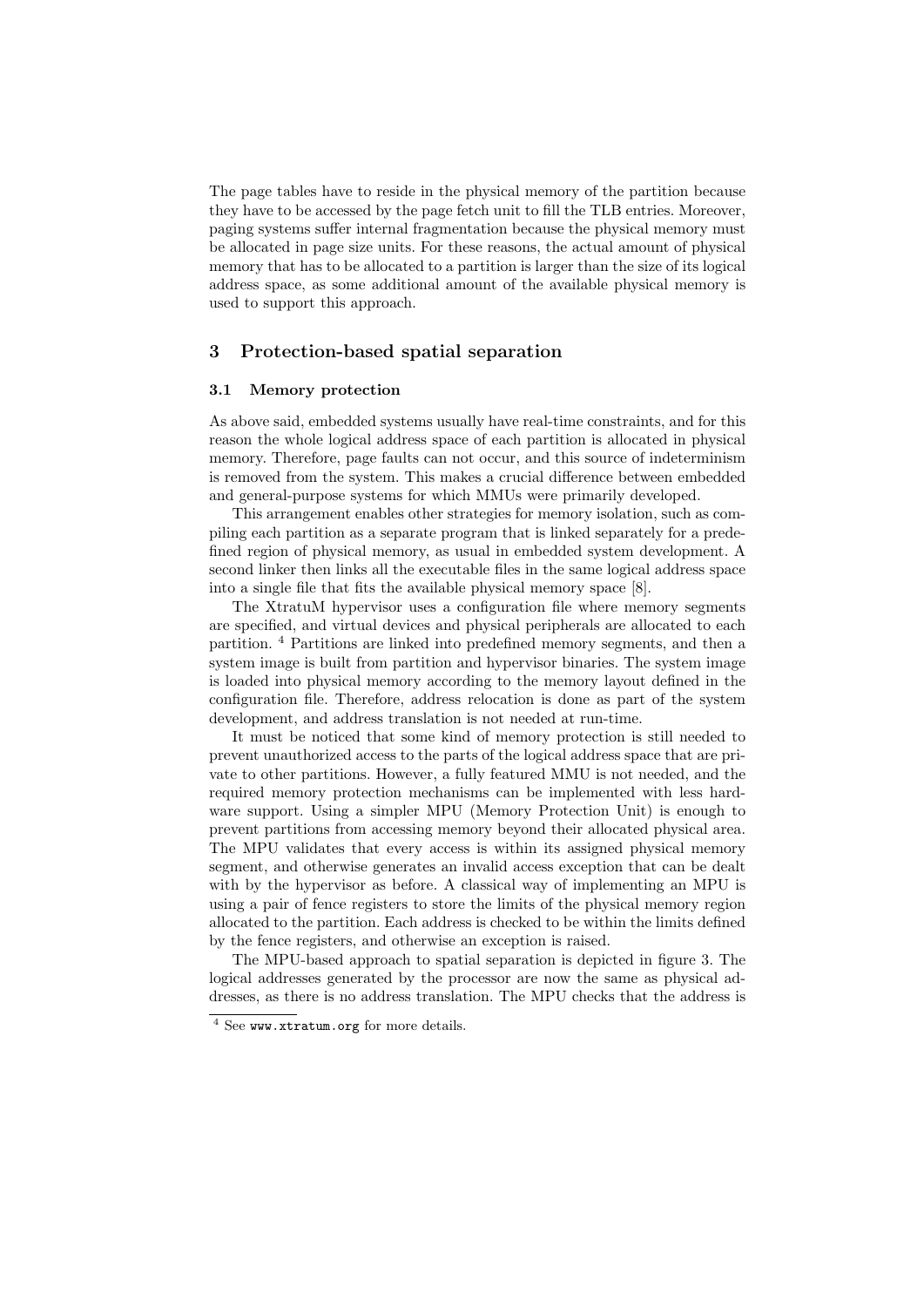within the limits of the memory segment of the partition. If the check fails, the hypervisor processes the invalid access exception and takes proper measures to isolate and handle the failure.



Fig. 3. Memory isolation with memory protection unit.

It should be noticed that the physical segments assigned to the partitions have the same size as the corresponding logical spaces. The segment descriptors that contain fence register values are stored in the hypervisor space, since it is in charge of loading the new values into the MPU at partition context switches. Only two values are needed to protect a segment, and therefore the amount of physical memory needed for segment descriptors is much less than in the MMU-based approach. Moreover, segment sizes need not be multiples of a predetermined page size, and thus there are no memory leaks due to internal fragmentation. As a result, the amount of physical memory that is needed to support spatial isolation is minimized.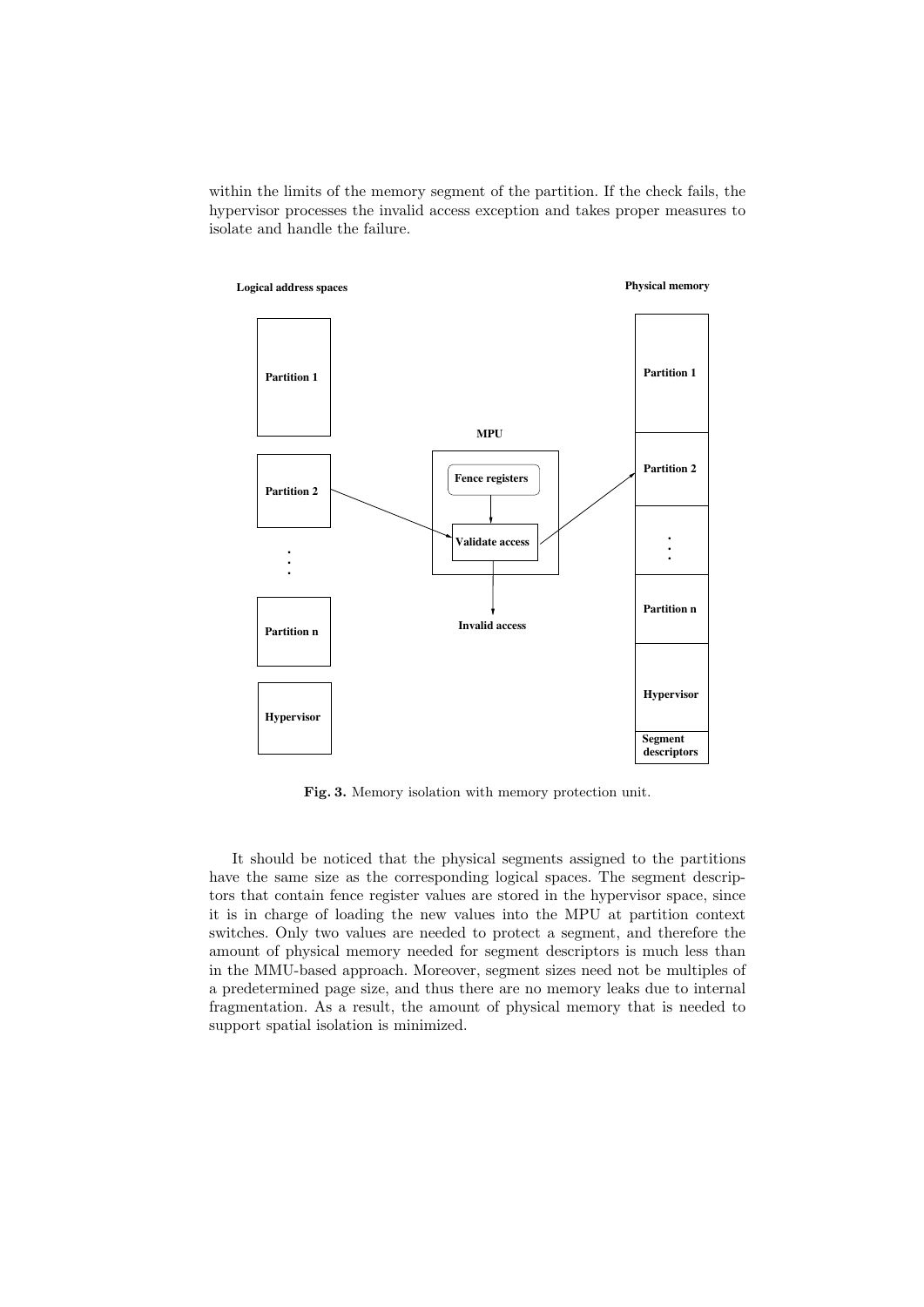#### 3.2 Application to many-core systems

The advent of many-core processors can be expected to simplify processor scheduling, as in a scenario with more cores than partitions, processors will not have to be multiplexed among partitions. Each partition can be allocated to a set of dedicated processor cores, and the role of the hypervisor with respect to temporal separation can thus be greatly simplified. Figure 4 shows how a mixed-criticality system can be implemented as a partitioned system on top of a many-core platform.



Fig. 4. Partitioned many-core systems.

Indeed, as many-core architectures evolve towards a growing number of processor cores, a fully parallel approach is getting more interesting for mixedcriticality systems. Having one or more physical cores dedicated to each partition simplifies scheduling and eases temporal separation [9].

This static assignment of processor cores to partitions also simplifies the hardware and the software needed to support spatial isolation. As only one partition and the hypervisor can execute in each processor core, only the private memory of the partition and the hypervisor memory need to be accessed by the core. Therefore, only two contexts are needed to retain translation (MMU) or protection (MPU) for the two address spaces. This simplifies the implementation of the hardware supporting spatial separation, as well as the design of the hypervisor that is in charge of assigning, reclaiming and reassigning the available contexts among the partitions. Contexts available in a core are statically assigned at boot time.

In the case of MPUs, this means that only a pair of fence registers are needed to protect a partition memory segment. It should be noticed that hypervisors run in supervisor mode, and thus can access the whole physical memory. Therefore only faulty partitions can attempt to access memory addresses out of their allocated memory. However, since a partition may have physical devices allocated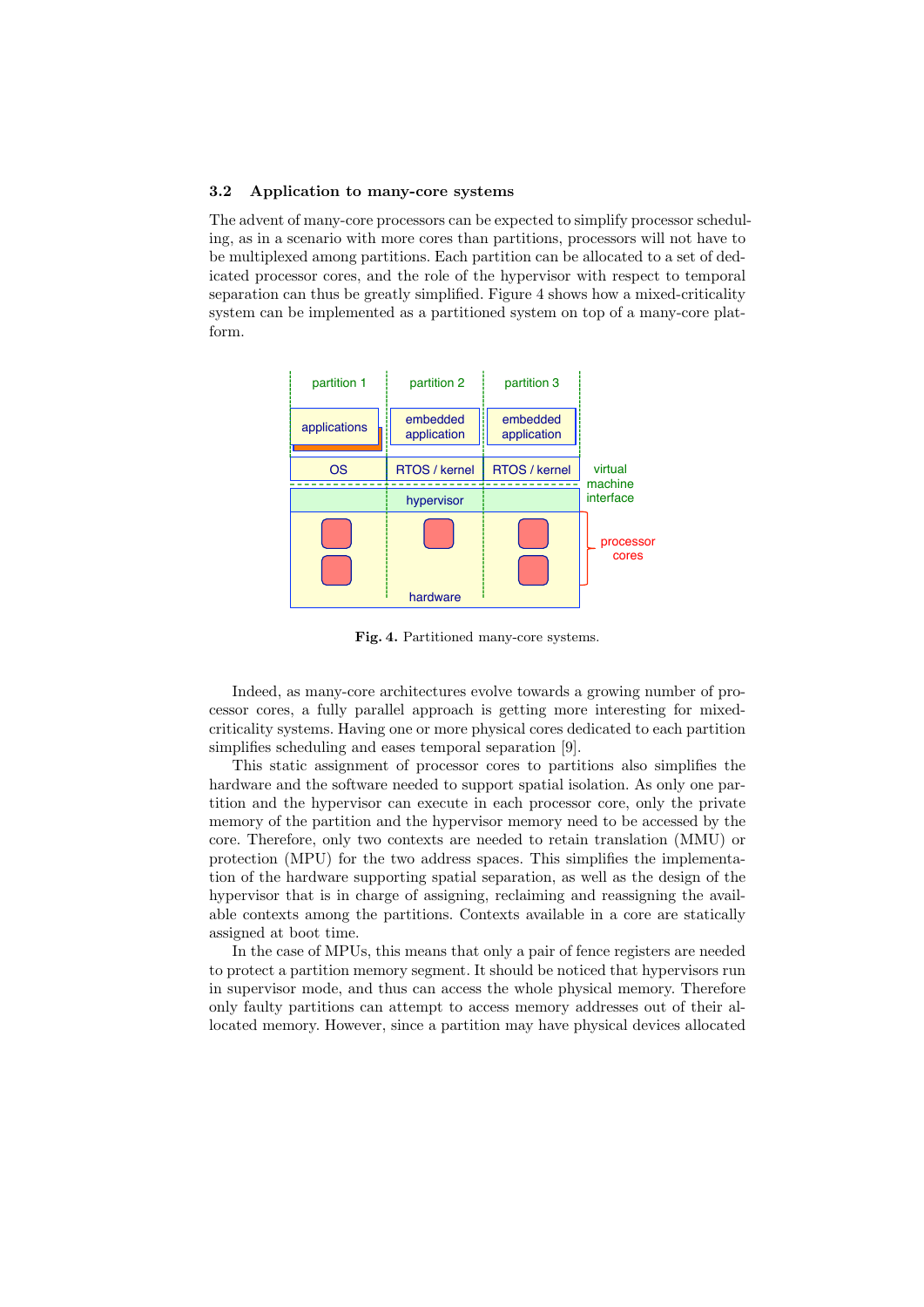to it, additional pairs of fence registers may be needed to detect faulty accesses in the I/O address space.

## 4 Implementation aspects

#### 4.1 Many-cores on FPGA devices.

Nowadays, FPGA (Field-Programmable Gate Array) devices are widely used to implement SoC (System on a Chip). FPGA devices are built with a number of predefined logic blocks that can be programmed to implement required functionalities. Their interconnections can also be programmed as well as the I/O pads that enable accessing other devices in the FPGA board such as memories, peripherals, etc. As any other silicon chip, the number of available resources in the device is constantly growing and the implementation of many-core systems on FPGA devices can be foreseen in the near future.

Some libraries of IP cores, such as  $GRLIB<sup>5</sup>$ allow SoC and NoC to be synthesized on FPGA. This library includes processor cores, such as LEON3 processor and LEON4, which can be used to synthesize multiprocessor systems on an FPGA.

As experiment, we have synthesized LEON3 processors with and without an MMU in order to evaluate the cost of implementing the MMU. We have used two families of FPGA devices, namely the Actel ProASIC3 and the Xilinx Virtex-5. Both families have different toolchains that provide different information about the resource utilisation. Table 1 contains a summary of the FPGA resource usage of both designs for Actel ProASIC3 FPGA devices, and table 2 shows the results for Xilinx Virtex-5 FPGA devices.

|                   |      | Core Cells Block Rams IO Cells |    |
|-------------------|------|--------------------------------|----|
| LEON3 without MMU | 6710 |                                | 58 |
| LEON3 with MMU    | 8895 |                                | 58 |
| Increment         | 32\% | 50%                            |    |

Table 1. Resource utilisation for Actel ProASIC3 FPGA devices.

|                   |        |        | Registers LUTs Flip Flop IO Specific |      |   |
|-------------------|--------|--------|--------------------------------------|------|---|
| LEON3 without MMU | 857    | 1044   | 1168                                 | 198  | 8 |
| LEON3 with MMU    | 1076   | 1213   | 1420                                 | 1981 | 8 |
| Increment         | $25\%$ | $16\%$ | 21%                                  |      |   |

Table 2. Resource utilisation for Xilinx Virtex-5 FPGA devices.

 $^5$  www.gaisler.com/index.php/products/ipcores.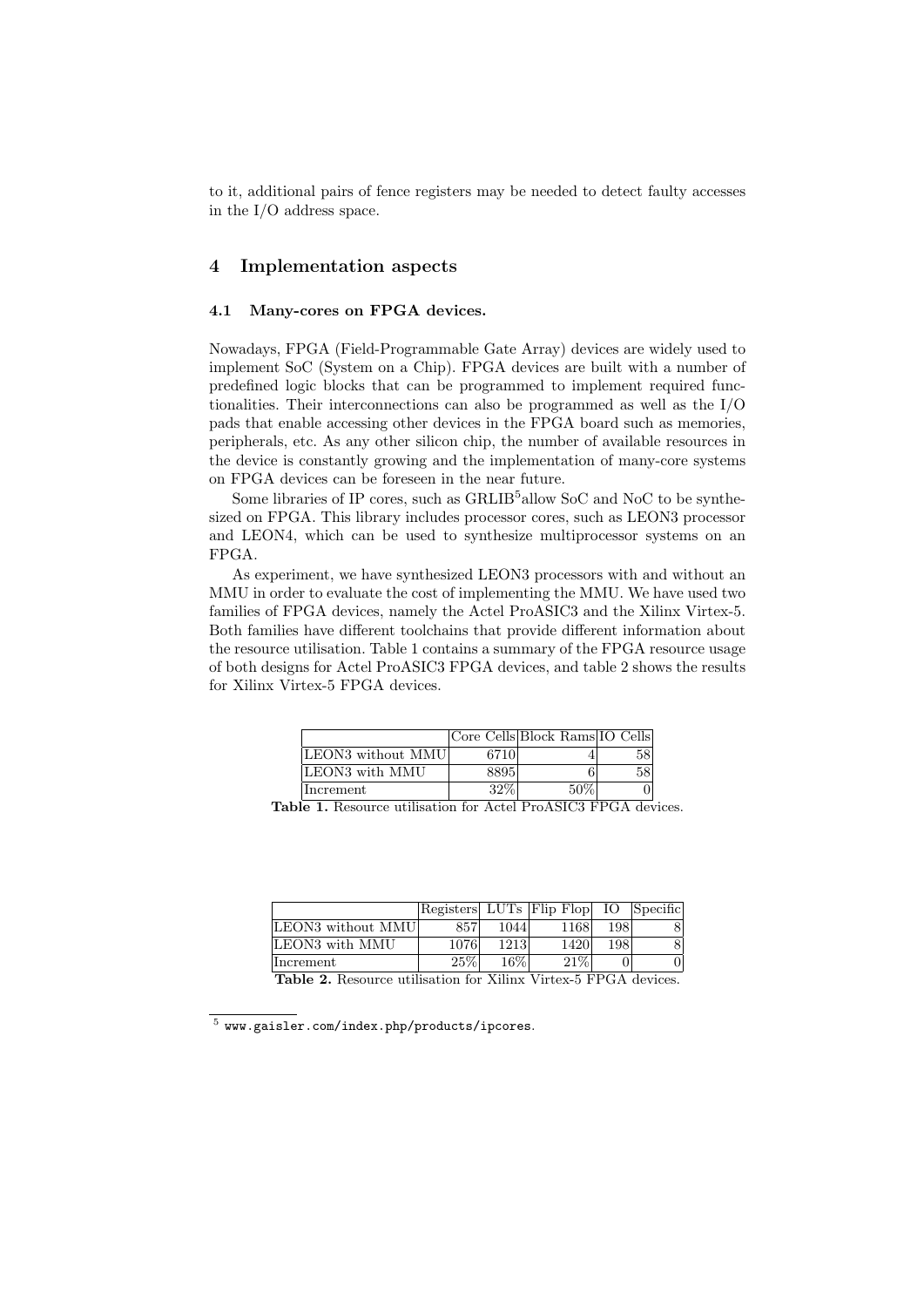The results are not easy to interpret in terms of the overall increment in silicon usage that is required to implement a processor with MMU, since the different technologies give different numbers. Neither of the technologies has a penalty for I/O blocks, as both designs have the same I/O interface. However, it can be roughly deduced that the LEON3 MMU has an extra cost in logic blocks of about 30 % with the Actel technology, and about 20 %with the Xilinx technology. Unfortunately, there are not IP cores available for fence registers in GRLIB, and it is not possible to directly valuate how many extra logic blocks would be needed for a LEON3 with an MPU. Nevertheless, given that fence registers are much simpler than MMUs or processors, it can be assumed that the cost would be negligible.

We can then conclude that a LEON3 with an MMU has an extra cost of approximately 20% with respect to the same processor and an MPU. For example, FPGA devices that can contain 10 LEON3 with MMUs can be expected to accommodate about 12 LEON3 with MPUs.

#### 4.2 MPUs in embedded processors.

In spite of the fact that MPUs enable simpler and more efficient spatial isolation techniques to be used, most embedded processors include full MMUs. The main reason for it is that this kind of processors are usually built as microcontrollers, i.e. general-purpose processors with integrated memories and peripherals. However, some families of embedded processors with MPUs that can be used to implement our approach can be found in the market.

For instance, the Cortex-M0+, Cortex-M3 and Cortex-M4 microcontrollers, based on different versions of the ARM architecture, support an optional MPU.<sup>6</sup> The Cortex MPU can protect up to eight memory segments with sizes of  $2^n$  bytes where  $n$  ranges from 5 to 32. Every segment can be split into eight subsegments of the same size. Segment protection includes privilege level and access rules. Attempts to access an invalid address raises an invalid access exception.

Some Freescale microcontrollers, based on the 32-bit Power Architecture, such as the Qorivva MPC5643L,<sup>7</sup> include an MPU in addition to an MMU. The use of the MPU is recommended for safety-critical systems, such as those qualified to ASIL D level in ISO 26262 [4]. The MPU supports access control by using region descriptors that define memory segments and their associated access rights.

Older members of the LEON family of radiation hardened processors, such as LEON2, have two pairs of fence registers for memory access control.<sup>8</sup> This implementation of the MPU concept, though, is not complete, as read accesses out of a segment are allowed.

The Intel  $x86$  family of processors<sup>9</sup> uses segmentation as the basic mechanism for memory protection. Starting from the i80386 processors, paging was added in

 $^6$  www.arm.com

 $^7$  www.freescale.com

<sup>8</sup> See www.gaisler.com.

 $^9$  www.intel.com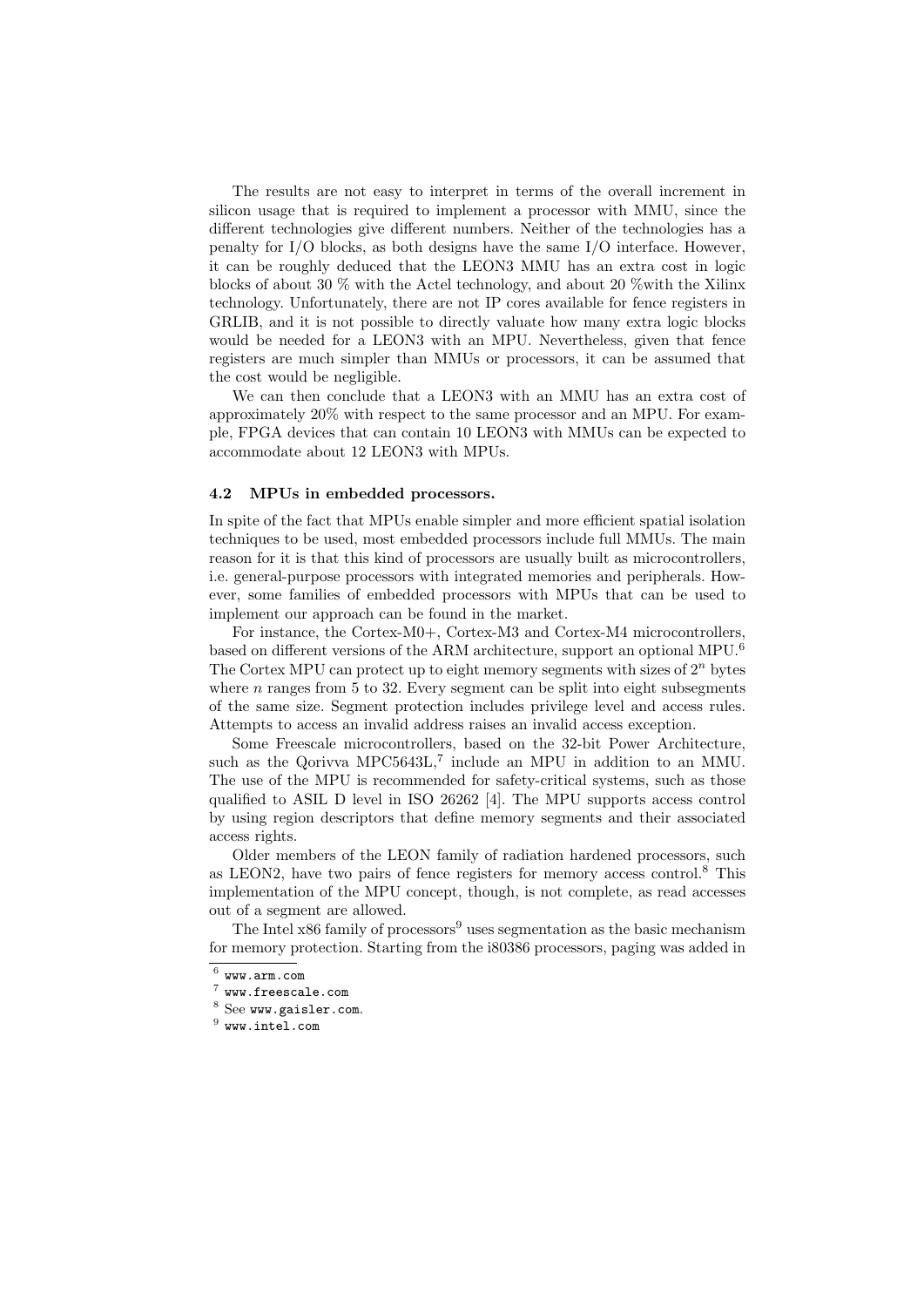order to mitigate segmentation problems in virtual memory systems. However, the paging unit can be disabled and thus pure segmentation can be used of memory protection.

## 5 Conclusions and future work

The trend towards using many-core processors in embedded systems, and the need to run applications with mixed criticality levels on the same computer platform naturally lead to the concept of partitioned many-core systems. The mid-term scenario is one where there are more processor cores than partitions, thus making unnecessary the use of partition scheduling methods such as the kind of static scheduling used in current partitioned architectures.

We have shown in the previous sections that address translation is not needed for spatial separation in partitioned embedded systems, as virtual memory is generally not used. Therefore, the complexity and penalties in execution time and power consumption incurred by using a conventional MMU are an unnecessary burden in this kind of systems.

An alternative approach is to use MPUs with fence registers to delimit the memory areas allocated to partitions and provide spatial separation between them. This technique was first proposed for monoprocessor systems, combined with link-time logical to physical address mapping for intra-partion code. The technique uses a dual-linker toolchain to generate the executable code of the partitions.

This approach can be extended to multi-core and many-core systems. In the latter case, the hypervisor can be greatly simplified by statically allocating partitions to one or more cores, so that each core runs only code from one partition and the hypervisor. Therefore, only two contexts are needed on a core, and fence registers have only to be loaded at boot time.

From the implementation point of view, we have found that the MPUs that are currently available in some embedded processors are overly complex, for they are intended to protect more memory segments than required in our approach.

As a future work we plan to develop an IP core with fence registers for GRLIB that can be used to build a simple MPU. In this way, it will be possible to synthetize SoC with LEON processors including the simple kind of MPUs that have been discussed above, in order to accurately evaluate the amount of FPGAs resources that are needed for this approach. The XtratuM hypervisor can then be modified using the proposed protection mechanism, so that the benefits of the approach can be further assessed.

#### References

1. Bennett, M.D., Audsley, N.C.: Predictable and efficient virtual addressing for safetycritical real-time systems. In: Proceedings of the 13th Euromicro Conference on Real-Time Systems (ECRTS 2001). pp. 183–190. IEEE Computer Society Press (June 2001)